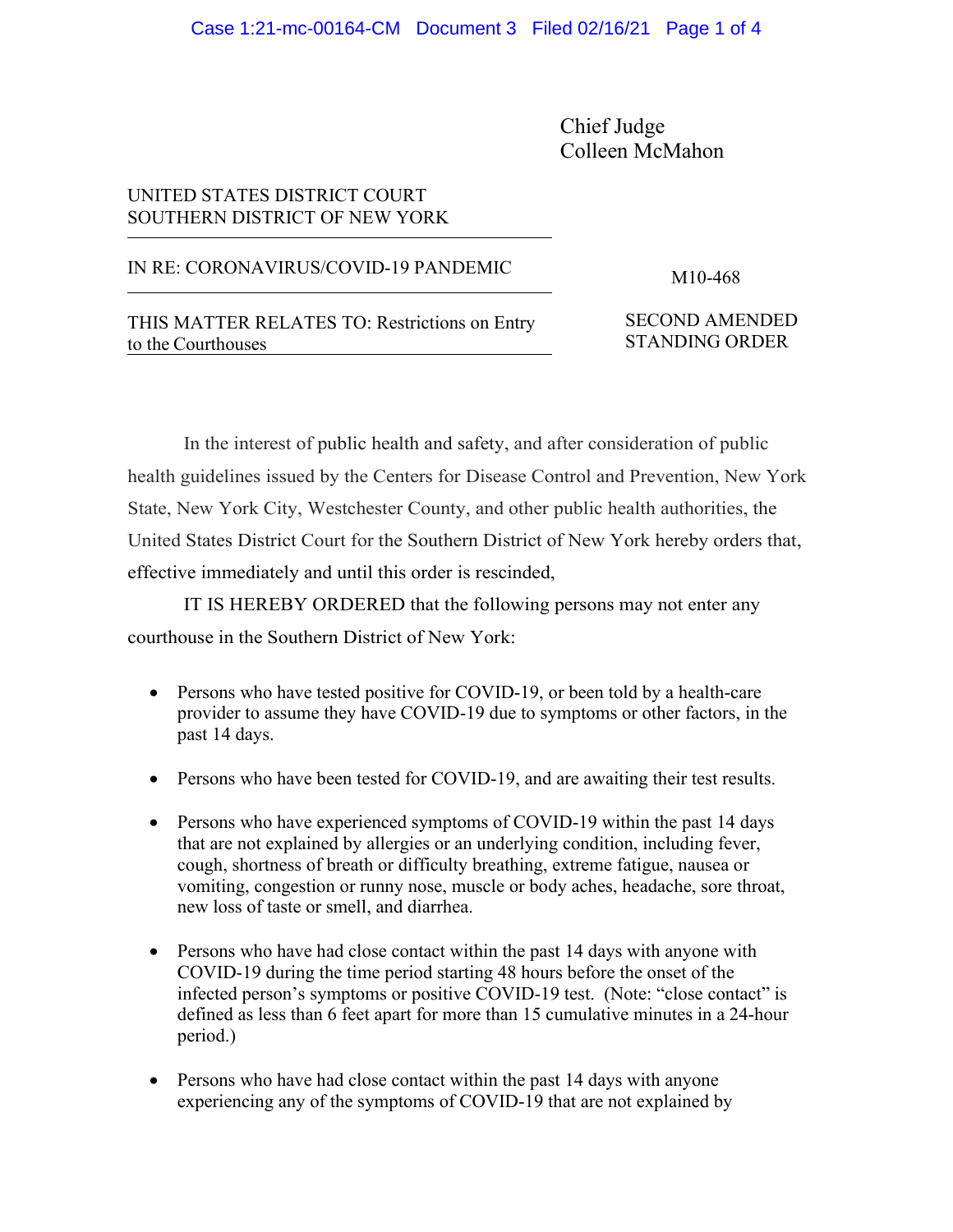allergies or an underlying condition, including fever, cough, shortness of breath or difficulty breathing, extreme fatigue, nausea or vomiting, congestion or runny nose, muscle or body aches, headache, sore throat, new loss of taste or smell, and diarrhea. (Note: "close contact" is defined as less than 6 feet apart for more than 15 cumulative minutes in a 24-hour period.)

- Persons who live with someone who has been instructed to quarantine in the past 14 days due to close contact with an individual who tested positive for COVID-19.
- Persons who have been on a cruise ship or river voyage in the past 14 days.
- Persons who have traveled in the past 14 days from: (1) a state that is noncontiguous to New York; (2) a US territory; or (3) a CDC Level 2 or higher country, unless proof of compliance with the Court's test-out protocol has been provided. The Court's test-out protocol can be accessed at [https://www.nysd.uscourts.gov/sites/default/files/2020-](https://www.nysd.uscourts.gov/sites/default/files/2020-11/Entry%20Protocol%20for%20Domestic%20Travelers%2011-20.pdf) [11/Entry%20Protocol%20for%20Domestic%20Travelers%2011-20.pdf.](https://www.nysd.uscourts.gov/sites/default/files/2020-11/Entry%20Protocol%20for%20Domestic%20Travelers%2011-20.pdf)
- Persons who have attended a large gathering (more than 50 people) where people within 6 feet were forcefully exhaling (e.g., singing, shouting, chanting) and either the person or those around them were not wearing masks.
- Persons who have attended an indoor or outdoor gathering of more than 10 people at a private residence in the past 14 days, including but not limited to parties, celebrations or other social events.
- Persons who have been released from a federal, state or local jail, prison or other correctional institution within the last 14 days, except those who are reporting to be fit with a location monitoring device.
- Persons who do not meet the criteria for entry as determined by the SDNY COVID-19 entry questionnaire, which can be accessed at [https://www.nysd.uscourts.gov/covid-19-coronavirus.](https://www.nysd.uscourts.gov/covid-19-coronavirus)

## **Anyone attempting to enter in violation of these protocols will be denied entry by a Court Security Officer**.

Anyone who has business in one of the courthouses of the Southern District of New York, but who cannot enter because of this order, should do the following:

- Persons who are represented by an attorney should contact their attorney;
- Attorneys or pro se litigants who are scheduled to appear in court before a judge should contact the judge's chambers directly (contact information may be found in the Judges' [Individual](https://nysd.uscourts.gov/judges) Practices on the court's public web page);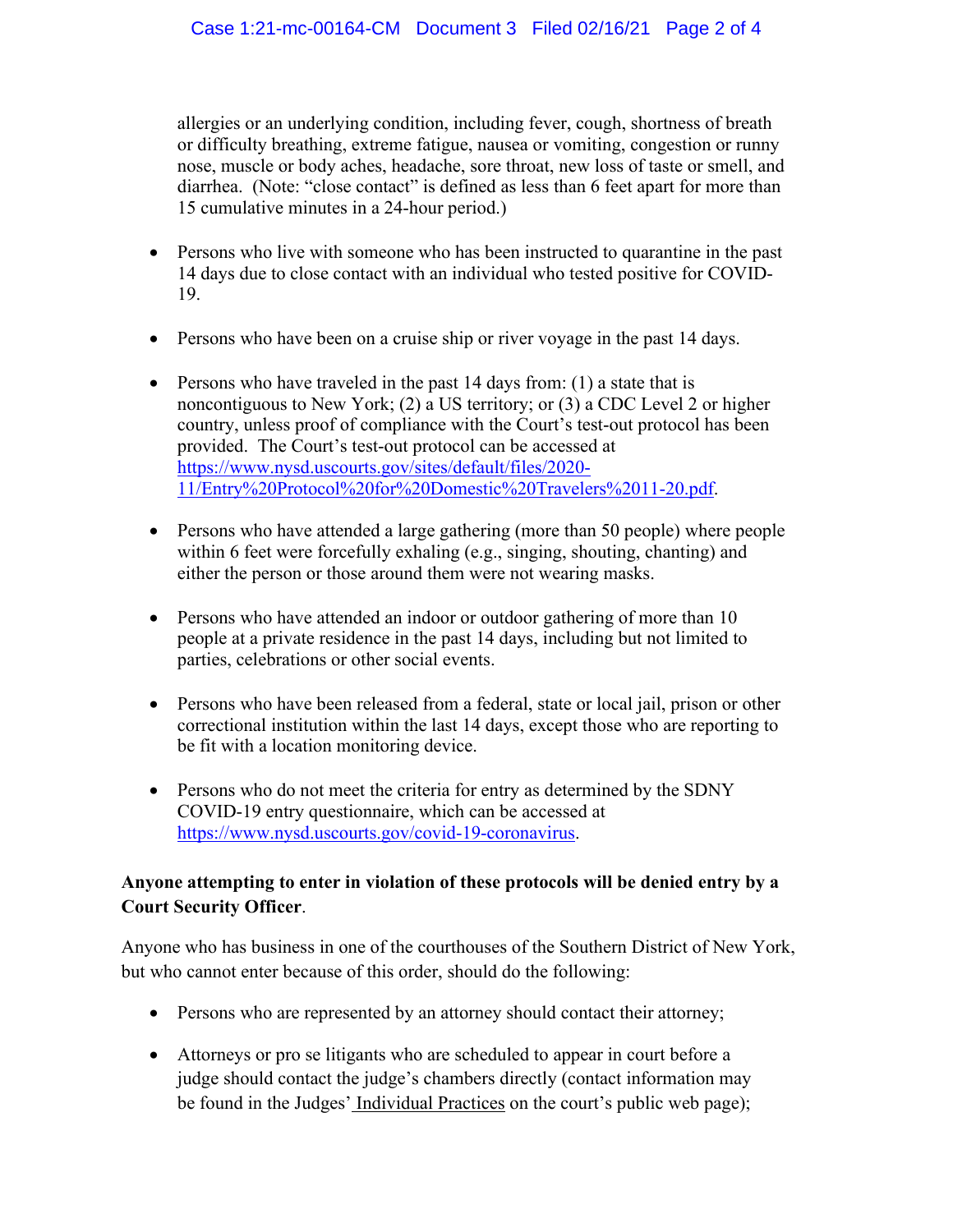- Persons who are scheduled to meet with a Pretrial Services Officer should contact the Office of Pretrial Services at (212) 805-4300;
- Persons who are scheduled to meet with a Probation Officer should contact the Probation Office at (212) 805-0040;
- Jurors should contact the Jury Department at (212) 805-0179;
- Employees reporting to work at the courthouse should contact their supervisor;
- Persons having any other business with the United States District Court for the Southern District of New York should contact the Clerk of Court at (212) 805-0140;
- Persons having business with the United States Court of Appeals for the Second Circuit should contact Catherine Wolfe, Clerk of Court, at (646) 584-2696;
- Persons having business with the United States Bankruptcy Court for the Southern District of New York should contact Bankruptcy Court Servicesat (212) 284-4040;
- For all other matters, please contact the District Executive's Office at (212) 805-0500.

IT IS FURTHER ORDERED that every visitor who comes to one of the courthouses of the Southern District of New York for any reason must pass through the following entry screening process:

- Have their temperature taken, using a contactless thermometer. A person with a temperature of 100.4 degrees or higher will not be permitted to enter the courthouse.
- Answer screening questions about COVID-19 status and possible recent COVID-19 exposure. A person whose answers indicate that they are at increased risk of being contagious with COVID-19 will not be permitted to enter the courthouse.
- Wear either (i) one disposable mask underneath a cloth mask with the edges of the inner mask pushed against the face; or (ii) one properly-fitted, FDA-authorized KN95 (or N95) mask. Bandannas, gaiters and masks with valves are not permitted. If a person does not have an approved mask(s), a screener will provide one.
- Apply hand sanitizer, which will be available at all courthouse entrances.
- Place items that need to be screened through an x-ray machine in a single-use plastic bag, which will be discarded after each use. Court staff will not handle personal belongings.